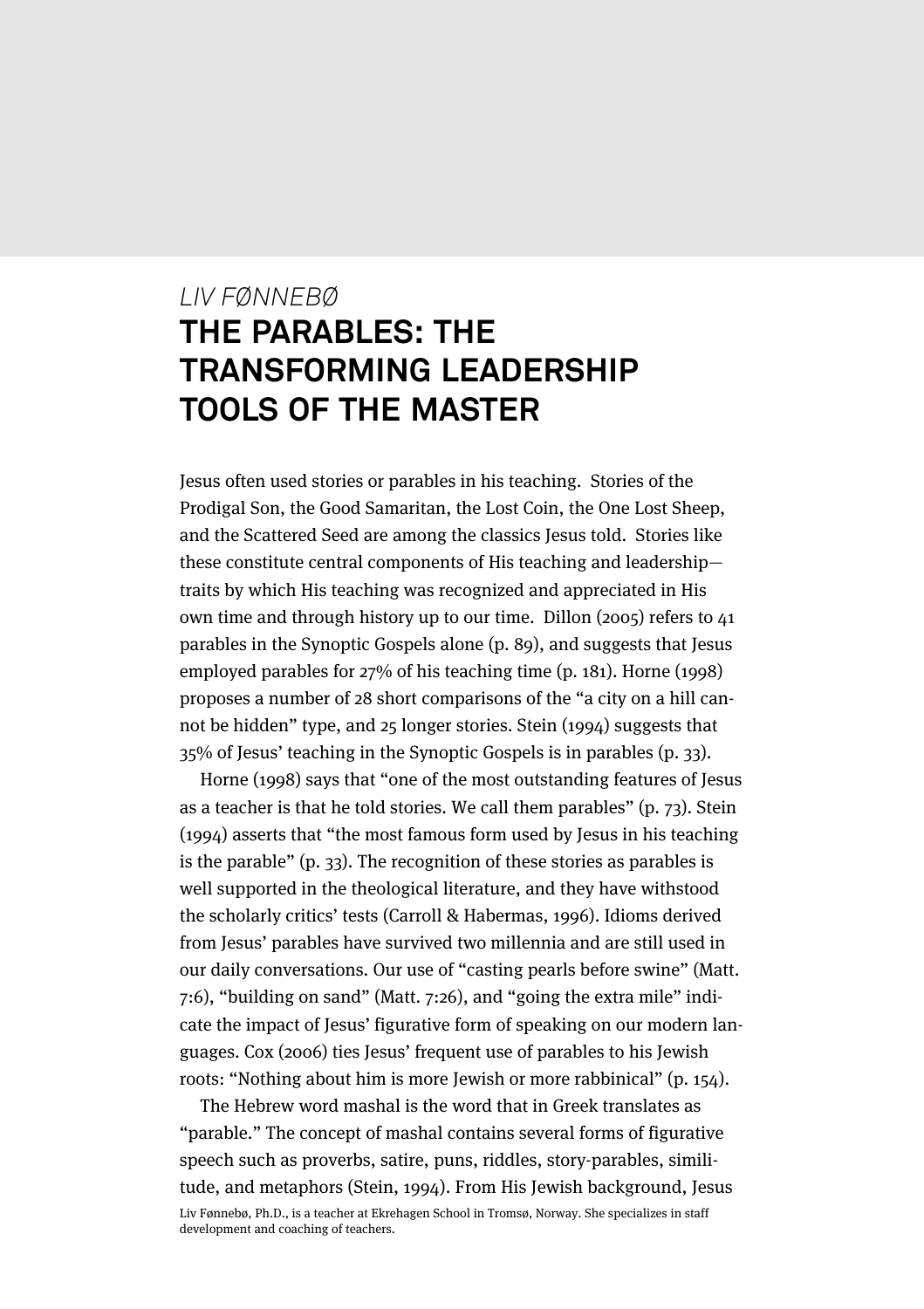brought the Hebrew understanding of parable with Him to His teaching. There is evidence that He used the comprehensive concept of mashal to serve core purposes in His teaching.

Even if Jesus' parables have their roots in the Jewish tradition, Dillon (2005) makes a point to show how they also differ from this tradition:

Jesus' parables are unique to him. They are not fables, they are not allegories, they are not fantasies, they are neither aloof, nor complicated, nor allusive, nor expansive. To the contrary; their nearness to life, their simplicity and clarity, the masterly brevity with which they are told, the seriousness of their appeal to the conscience, their loving understanding of the outcasts of religion—all this is without analogy. (p. 88)

#### **How Jesus Used Parables**

Cox (2006) explains the many twists and surprises in the parables of Jesus to be a main and intended tool in shaking and waking up His listeners to a new reality. Jesus called this new reality "the reign of God" or "the kingdom of God," and He urgently invited His listeners to take part in this reality. To be able to acquire such new and radical viewpoints, a grand mental and emotional cataclysm had to take place (pp. 158–159).

The parable's potential can be imagined as layers. The following three sections attempt to explain the didactical forces of stories and parables with a layer model. The explanation is not in any way exhaustive regarding the properties of the parable and story as a teaching method, nor must it be seen as an attempt to limit the parable or story. It simply captures some inherent properties of the parable, which is typical of the Jewish tradition from where it comes: the facilitation for multi-leveled interpretation. Victoria Maizes, M.D., a Jew by genealogy and religion, confirmed with me the multi-level depth of Jewish literature, especially the parables (personal communication, April 2009).

# **The Surface Layer**

The "surface" layer of Jesus' parables keeps the listener motivated to keep listening because of the unfolding of the story line itself. The listener does not need to have any pre-knowledge to follow the course of the story. It must be added that one powerful virtue of the story is that it continues to teach a long time after it is told. A vice-president for marketing and a friend, Richard Duerksen, who calls himself a storycatcher and a storyteller, has used stories for decades as a motivating and transforming tool for employees in corporate enterprises. During a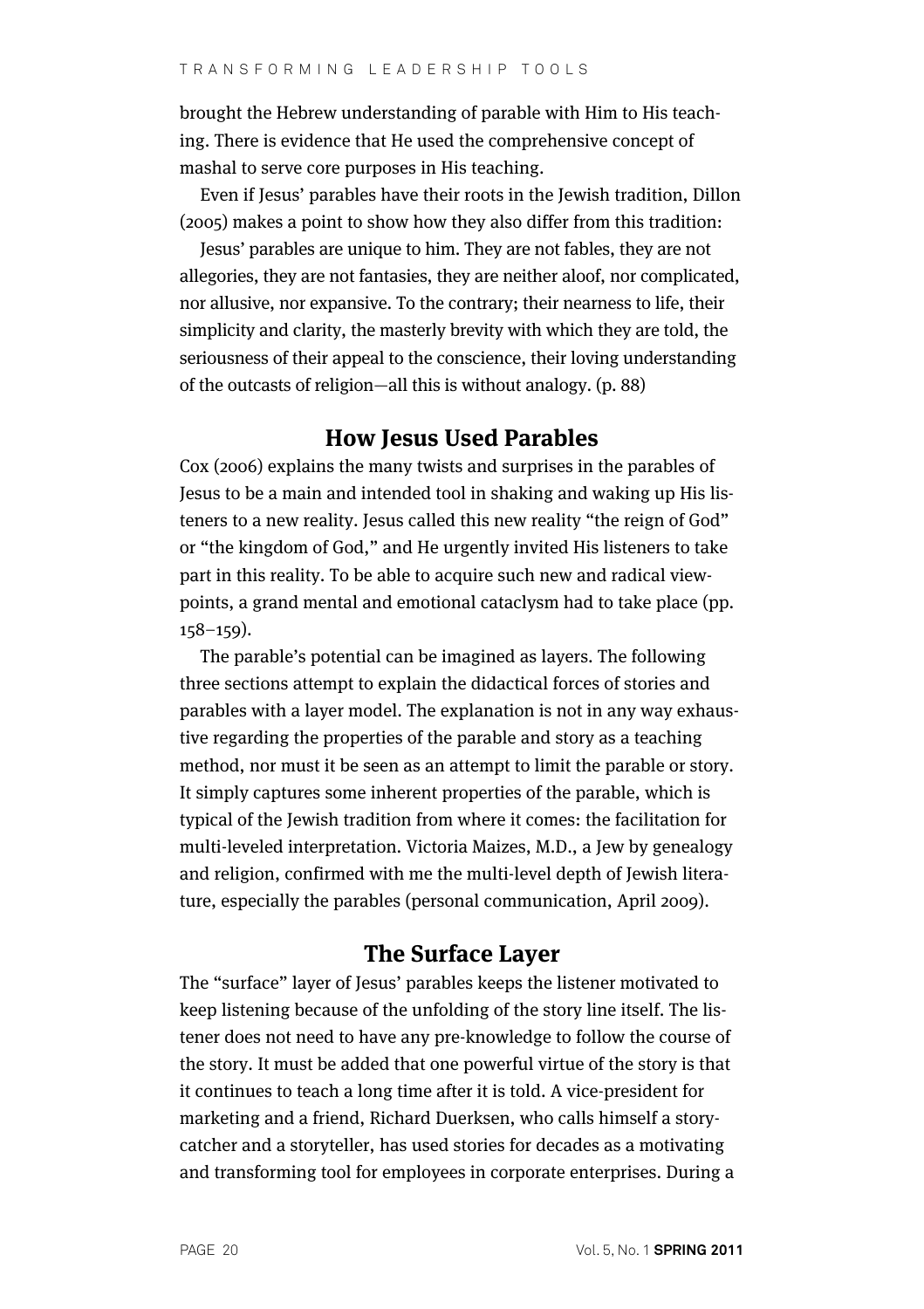visit to Tromsø, Norway, he explained the longevity of a story this way:

I have had people come up to me who heard me tell a story 25 years ago. They have not seen or heard me for all this time, but they remembered a particular story I told then, and have kept it all these years. Today I met a man who heard me telling a story at a Youth Camp Meeting in Budapest in 1984. He had forgotten all about me until he met me again today, but he remembered the story I told in 1984! (R. Duerksen, personal communication, October 2008)

Since stories are preserved in the human memory, they can initiate flashes of insight a long time after they are told. When a situation occurs that is an analogue to a story once heard, the two incidents mutually inform each other. Schank and Abelson (1995) state in an article about knowledge and memory that "once stories are in our memory, we rely upon them for all that we say and understand"  $(p, 4)$ . They argue that even new and creative responses and explanations that emerge are merely re-writes of existing stories in the human memory, adapted to fit new circumstances.

Thus, the task of an understander who has a memory filled with stories is to determine which of those stories is most relevant for the situation at hand. The old story is then used as a means for interpreting the new story. (Schank & Abelson, 1995, p. 4)

This could be the case for the parables Jesus told to His disciples. There is evidence that stories were understood some time after He told and showed them. In the book of Acts, there is an incident when the disciple Simon Peter finally grasps what Jesus implied when He said "train everyone you meet, far and near" (see Matt. 28:19, The Message). This happened to Peter in a vision that expanded the words of Jesus, which for Peter became filled with new meaning. He started preaching to and baptizing Gentiles—acts that drew frowns and reprimands by his associates in Jerusalem. But Peter confronted them:

"So I ask you: If God gave the same exact gift to them [i.e., the pagans] as to us when we believed in the Master Jesus Christ, how could I object to God?" Hearing it all laid out like that, they [his old associates who criticized him for 'rubbing shoulders' with the riff raff] quieted down. And then, as it sank in, they started praising God. "It really happened! God has broken through to the nations, opened them up to Life!" (Acts 11:15–18; cf. 1 Pet 3:18)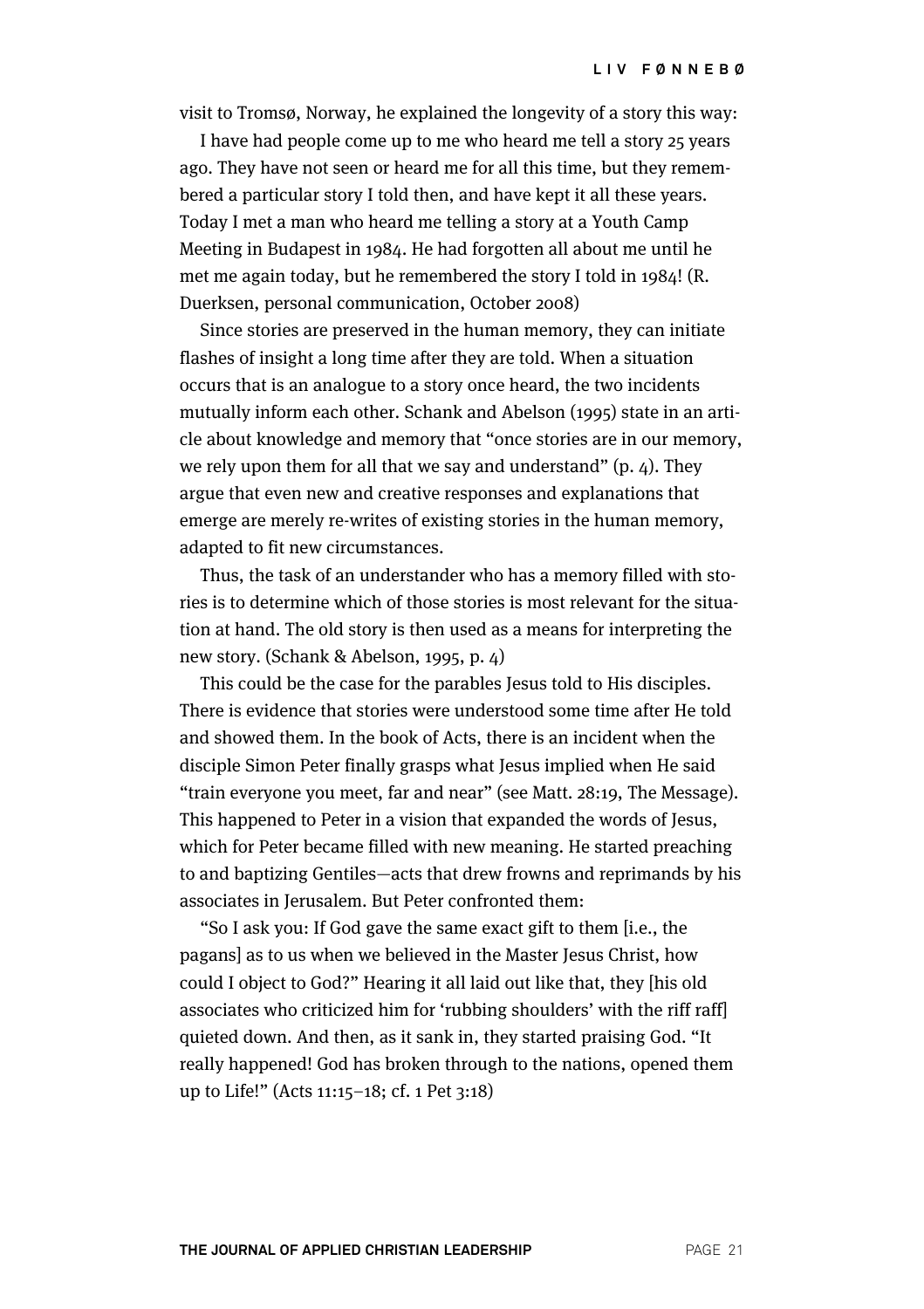# **The Middle Layer**

The quality of the middle layer is that it speaks to the mental and emotional condition of the listener. It makes new sense and creates meaning for the listener who is already primed. Schank and Abelson (1995) explain:

We look for stories that can verify beliefs we already have. When a story can be absorbed into our memory as a 'natural fit' with stories we already know, we feel we have understood the story. A key point is that there is not one way to understand a story. When we hear a story we look for beliefs that are being commented upon. Any story can harbor many possible beliefs. We detect them by looking through the beliefs we already have. Our understanding of a new story becomes, at that point, a function of the old story. (p. 23)

Researcher and professor of cognitive psychology Jean Piaget explained the changes in human understanding as adaptations consisting of two sub-processes: assimilation and accommodation (as cited in Biehler & Snowman, 1993). Like Schank and Abelson (1995), Piaget emphasizes that our new story in many ways is a function of the old story. He calls this process "assimilation": the old story serves as an adaptive scheme. But when the new story disturbs the old story to the point where the old story cracks, a new scheme is constructed. Piaget calls this process "accommodation." Accommodation is the process that takes place when earlier experiences are re-shaped to unite with new experiences. These adaptive processes can also be detected within the middle-layer phase of Jesus' parables, where listeners found ample opportunities for new understanding and perspectives. Within the borders of the middle layer, the parables of Jesus are in dialogue with, inform, and refine the platform of accumulated knowledge and understanding.

# **The Earthquake Layer**

The innermost layer of the parables can be described as the earthquake layer. This is the situation in which a story causes dramatic changes to take place: a total replacement in the way a person thinks and evaluates—conversion. Watch the dramatic change in the response to the address of the apostle Peter, on the day of Pentecost. This speech caused the listeners to ask the life-turning question: "So now what do we do?" And Peter responded with "Change your life!" (see Acts 2:37– 38). The innermost layer has the potential to shake up the listener—his convictions, views, traditions, and values. It shatters the human bedrock to a point where new convictions and values have to form,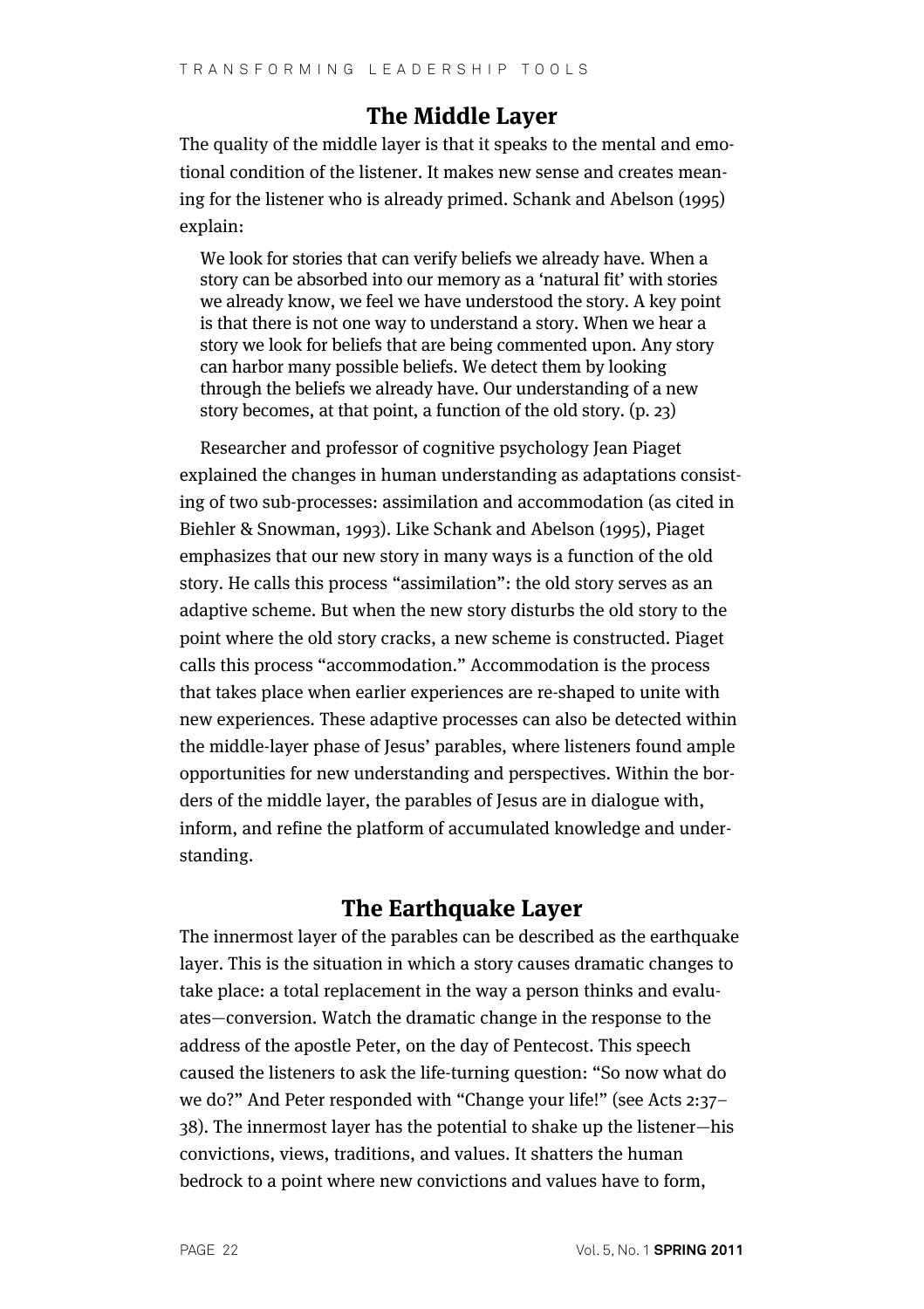upon which a new perspective on life is constructed. A mental process referred to as "high road transfer" (from cognitive learning theory) denotes the profound understanding of something, to the degree that the understanding becomes a newly formulated abstraction, or a new "rule" in a person's life (Biehler & Snowman, 1993).

## **When Jesus Used Parables**

Theologians and authors have noted that Jesus employed parables in situations when He wanted His listeners to open their minds to some new and abstract content or when He wanted to help them to arrive at personal moral values (Burbules, 2004; Carroll & Habermas, 1996; Cox, 2006). Burbules (2004) asserts that Jesus used parables, paradoxes, proverbs, allegories, and other figurative forms when He saw that new insight in the moral domain was needed among His hearers: "Deep moral insights are gained only indirectly, through reflection on complex and puzzling cases that do not yield simple truths or directives" (p. 13). When listeners posed questions, Jesus often replied in the form of a parable. For example, Jesus' answer to a question from a religious scholar on how to define "neighbor" is the parable of the merciful Samaritan.

When His disciples initially do not understand and ask Him to explain, many times His explanation comes in the form of a second parable. Dillon (2005) emphasizes that "Jesus habitually spoke parables as the very content of his teaching" (p. 89). Jesus told stories in everyday situations when He wanted to clarify something, give a response to questions or criticism, or when He was interrupted by incidents.

It also seems likely that Jesus needed the safety of the language of stories to stretch His time period of work before being abducted by the religious leaders (Stein, 1994). Telling stories might have been the surreptitious method by which Jesus could convey His message while avoiding being arrested prematurely.

## **Why Jesus Used Parables**

It is interesting that the gospel writers Mark, Matthew, and Luke state several reasons Jesus made use of parables. Mark put it this way:

He taught by using stories, many stories. . . .

He told them; "you've been given insight into God's kingdom—you know how it works. But for those who can't see it yet, everything comes in stories, creating readiness, nudging them toward receptive insight. These are people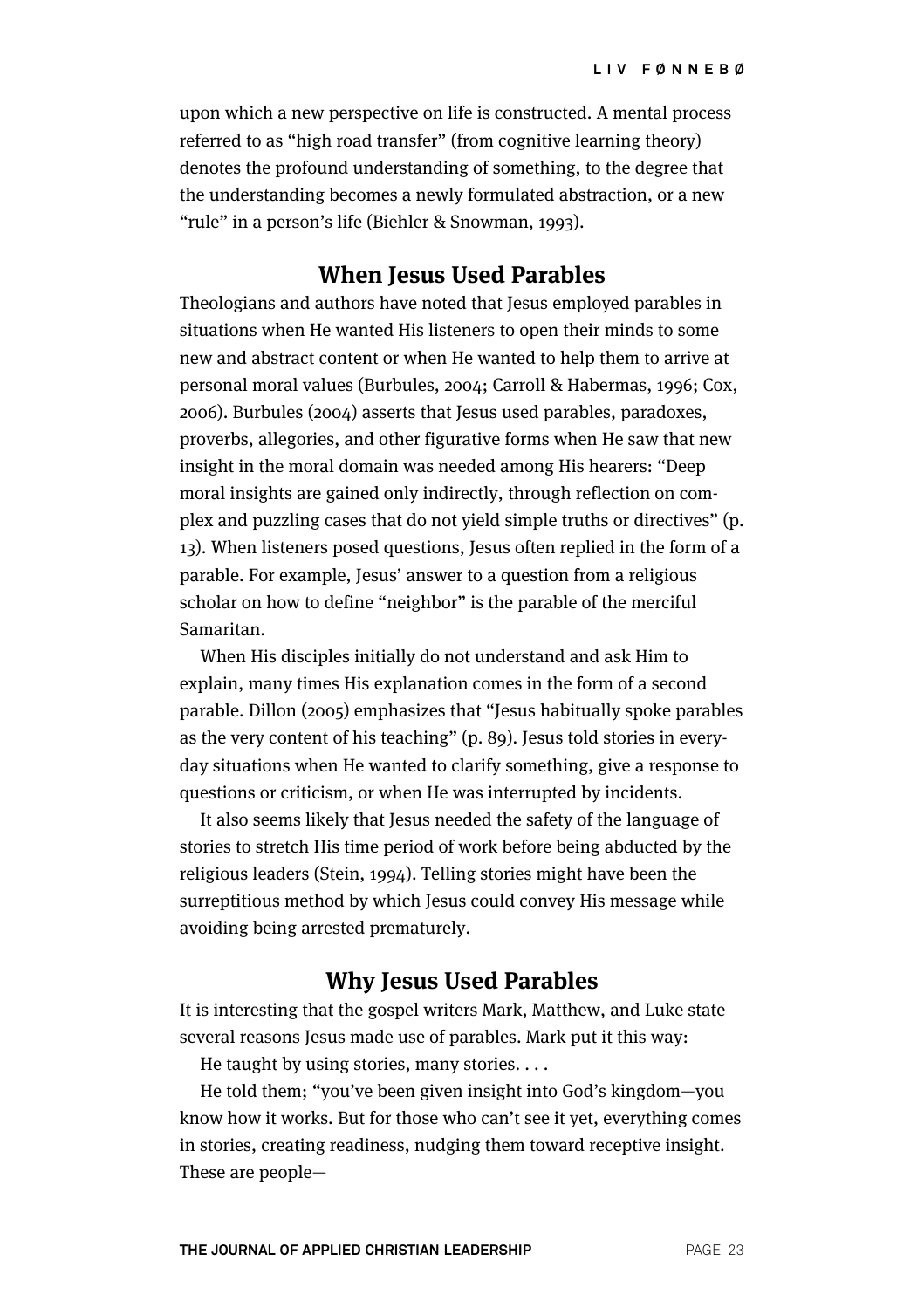whose eyes are open but don't see a thing, whose ears are open but don't understand a word, who avoid making an about-face and getting forgiven."

He continued, "Do you see how this story works? All my stories work this way."

With many stories like these he presented his message to them, fitting the stories to their experience and maturity. He was never without a story when he spoke. When he was alone with his disciples, he went over everything, sorting out the tangles, untying the knots. (Mark 4:2, 11–12, 33–34)

From these passages in Mark and Matthew the following reasons for Jesus' use of parables can be summarized:

- 1. To prepare and motivate his followers for what would be coming next—often more challenging lessons (Mark 4:9, 11–12).
- 2. To match the differences in aptitudes and abilities among his audience; to allow for postponed learning or even no learning at all with those who were not yet ready—mentally, morally, or emotionally—to receive its message (Mark 4:11–12, 33–34).
- 3. To accomplish specific learning goals with those who were ready for His teaching; for example, insight into how the kingdom of God works (Matthew 13:11–13).
- 4. To be discreet when opposition was increasing, but still able to attend to the needs of followers (Matt 13:11–58; Mark 12:1–11).
- 5. To protect his teaching from being discredited and misused by his opponents (Mark 4:11).

Allowing for postponed learning is one of the unique aspects of Jesus' approach which has elicited some debate among readers of the New Testament. What did He mean when He said the following?

To you has been given the mystery of the kingdom of God, but those who are outside get everything in parables, so that while seeing, they may see and not perceive, and while hearing they may hear and not understand, otherwise they might return and be forgiven. (Mark 4:10–12)

Those words of Jesus are not immediately self-explanatory. Different interpretations are possible. They illustrate some distinctive didactical properties of Jesus' parables: they are tools for multiple tasks, cemented with an inherent flexibility which makes them compatible at any level of receptivity and differing needs of the listeners, even to block unreceptive persons from getting insight they could possibly abuse. Stein (1994) supports the idea of matching the aptitudes and abilities of the audience by using the parable as a tool to both reveal and conceal content. He also adds that the use of parables made it more difficult for perceived opponents to attack Jesus' teaching (pp. 38–41).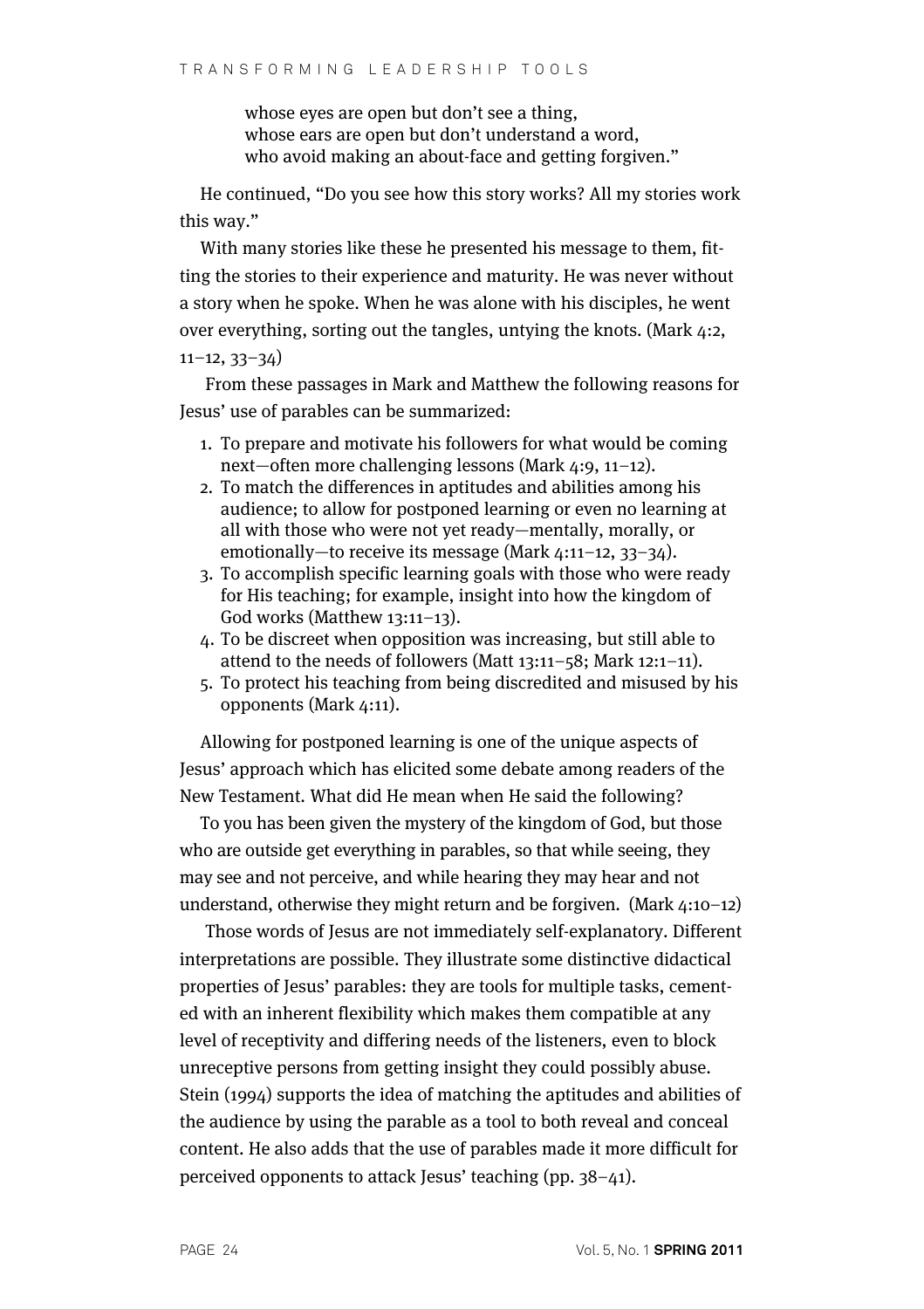Stein (1994) points to the illustrative and motivational side of the parables as one of the reasons Jesus used them (p. 38). But Dillon (2005) warns that the traditional way of viewing Jesus' parables mainly as illustrations of a particular point actually misses the point of a parable. Instead, he urges readers to pay special attention to those characteristics that really distinguish Jesus' parables from all others:

Jesus' parables are a form of teaching, but not instruction; they embody a message but do not illustrate a proposition; they deliver content but do not transmit knowledge; they require understanding but not intellect, they call for response in action and attitude, not in mentation and analysis. (pp. 92–93)

Dillon's comments highlight instructional properties, like "a form of teaching," "embody a message," "require understanding," and "call for response in action and attitude" associated with an all-inclusive and balanced use of the brain (Zull, 2002). And a balanced use of the brain is conducive to effective learning (Nilson, 2010; Zull, 2002).

## **Leaders as Storytellers**

Through the use of parables, Jesus challenged the minds of His audience. His parables compared abstract ideas to familiar facts and thus connected the unknown to the known. By drawing invisible lines between real-life experiences and mental pictures that He had designed, Jesus continually tried to stretch and deepen the thinking, and thus motivate a change in the behavior of His listeners.

The inherent properties of storytelling are as relevant for leaders today as they were to Jesus' audience in Palestine. Storytelling has properties that make it suitable as a teaching method at many levels of aptitude, preparation, and maturation. To the teacher who is concerned about inclusion of all students and wants to instruct so that every student learns at high levels, the storytelling method offers an undeniable tool. It should be used as often as possible and in as many subject or content areas as possible. Those topics or concepts the teacher knows are hard for students to grasp or are of great importance would especially benefit from being dressed in stories.

Some years ago, during a visit to South Africa, I came across a story that encompasses multiple angles with a high learning potential for children, teenagers, and adults. It has become part of my story "database" ever since. The story is about Nelson Mandela, told by our tour guide at Robben Island. Shortly after Nelson Mandela was brought as a prisoner to Robben Island, he was transferred to the limestone quarry.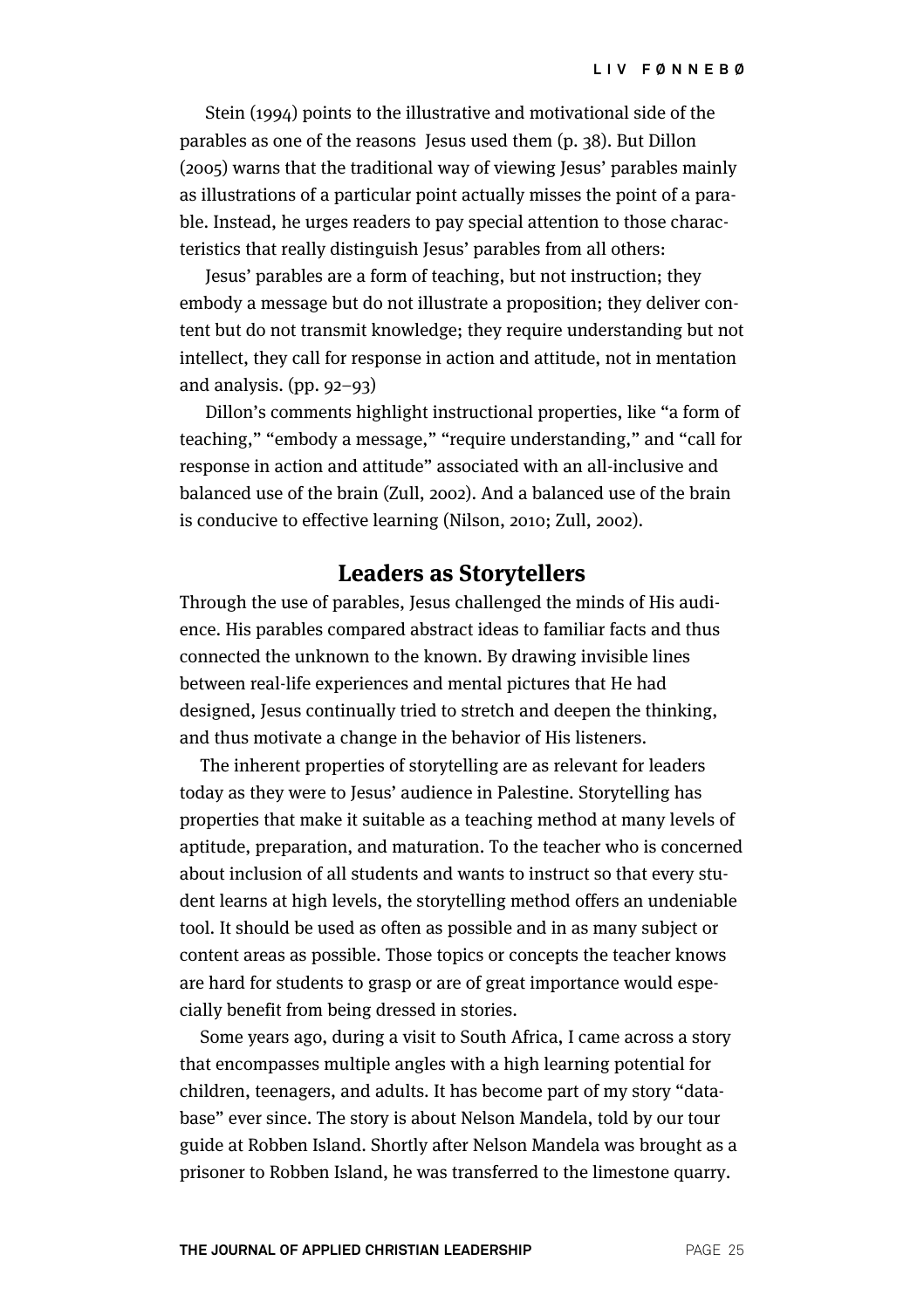The work in the quarry was physically and psychologically challenging. A common routine in the quarry was to have the prisoners one day carry the big pile of limestone from one corner of the quarry to the other, and the next day to carry it back—a tactic applied to humiliate and dispirit the political prisoners. Mandela immediately grasped the situation. He gathered his fellow prisoners in the quarry and spoke to them: "You think you are in a prison. This is not a prison. This is a university, and your education starts today." The now well-known story tells how Nelson Mandela, inspired by the biblical account of Joseph in Pharaoh's jail, spent much of his time on Robben Island not only educating his fellow prisoners, but also the white prison guards of the apartheid regime.

This story uncovers Christian values and Christian leadership in a convincing way. I have used it in different settings with young and old to illuminate principles like loving your neighbor, charity, equality, forgiveness, never submitting to self-pity, and the fact that we have alternatives—even under the most challenging circumstances. I have used the story to introduce discussion groups about leadership for young pastors in Norway. Interestingly, the leadership role Nelson Mandela took at the limestone quarry overlaps with the Jesus Model I have described in more detail elsewhere (Fønnebø, 2011, p. 218-220). The Jesus Model is a relationship-based model with authentic authority at the core. Authentic authority is the authority given to a person who has, by his action, proven himself worthy of it.

The servant leader described by Robert Greenleaf (2002) and the transformational leader described by Wren (1995) are contemporary leadership ideas that match and support the Jesus Model. "He came to serve, not be served" (Matthew 20:26). He had a transformational strategy in mind when He promised Andrew and Peter that He would transform them into a new kind of fishermen (Matthew 4:19). Serving the needs of those who are led and motivating lasting changes by modeling transformational leadership are likely to form the relationship referred to as authentic authority in the Jesus Model. This is what Nelson Mandela demonstrated. He started by inducing hope and motivation among his fellow prisoners: "This is not a prison. This is a university." He then showed the way: "Your education starts today." With insightful wisdom, he served their unspoken needs (the need of education) and thus gave them a new focus for their thoughts. He followed up by teaching and leading his fellow prisoners, motivating their transformation into active peacemakers and conscious citizens of a future South Africa.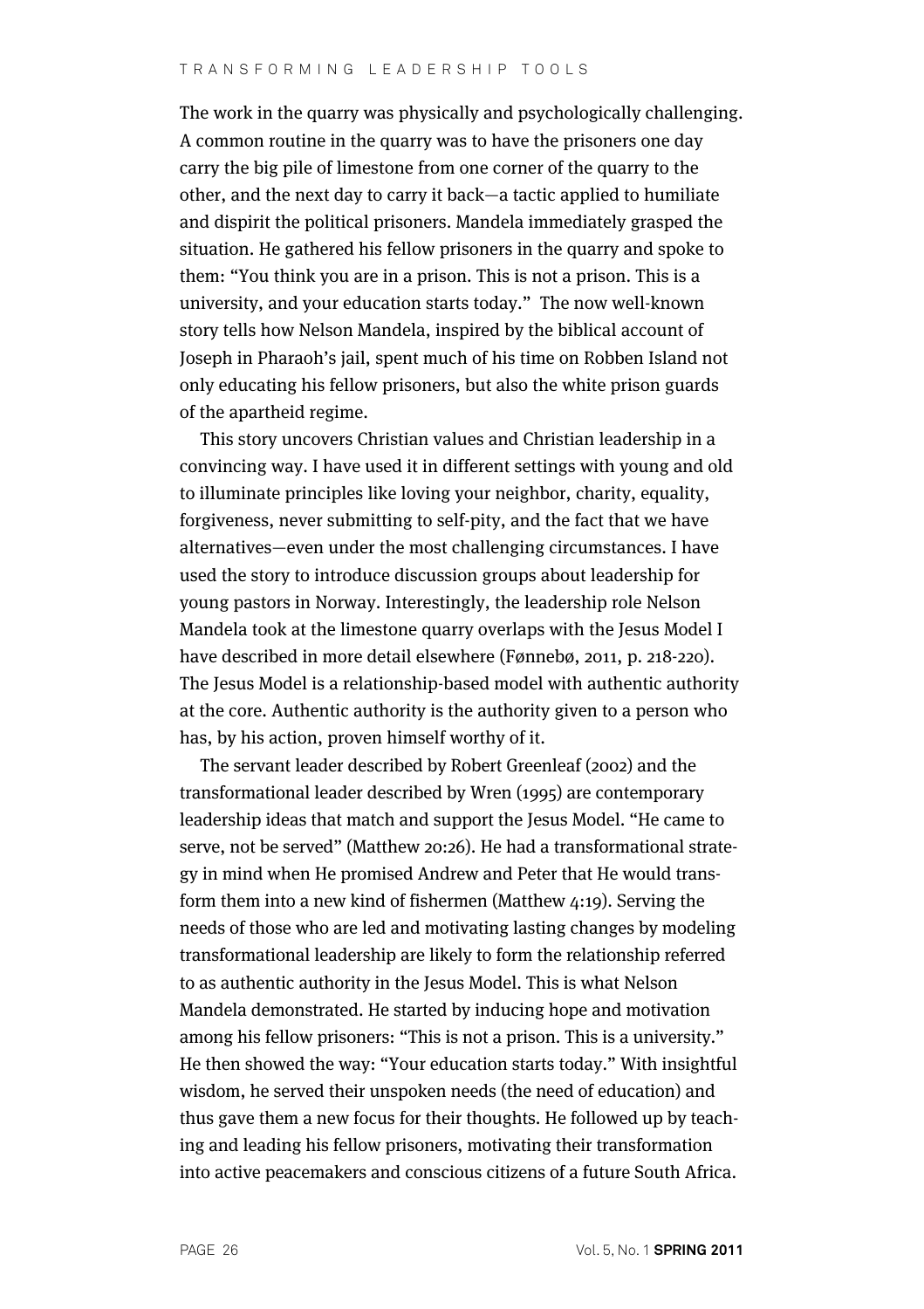My experience is that stories like the Nelson Mandela story apply to many different settings. The strength of this story is that it is a true. Its main character, Nelson Mandela, still inspires us—at the age of 93 with his values and his ideas.

A good story can be viewed as a hook. It catches the attention and involves the learner. A story provides pegs on which to hang underlying principles. It occupies space in human memory and can be retrieved when triggered by someone or something at a later point in time. The stories Jesus used were unique in their simplicity, but were loaded with deeper dimensions. They captured divine and abstract truths while appearing to be quite ordinary. They may seem to be tailored to the occasion on the spur of the moment, but that is most likely not true. Jesus was exposed to many and various impressions during His 18 silent years. I hold the possibility open that Jesus accumulated stories for later use during those years, as part of His leader preparation.

In my work as a school principal, I have often used stories from the life of Jesus to address issues teachers face. One day I used the story of Jesus and the storm (Mark 4:35-41) as an introduction to a meeting with my teachers. It was an opportunity to reflect on what it means to "be in the boat with Jesus." The disciples did not realize the meaning of having Jesus with them in the boat. As a result insecurity, fear, and horror spread among them. I reminded my staff that running a Christian school is in many respects like that boat trip on the Lake of Galilee. But the important thing is to always remember who we have with us "on board."

At the time I told this story we had just hired a new special education teacher. She was not a committed Christian. What we did not know was that at that time she suffered from a terrible fear of the dark and of being alone. It was about a year after I told the Jesus and the storm story that she told me that this crippling fear that had tormented her for years was gone. Every time she had to work alone in the school building late at night, she just kept telling herself that "Jesus is in the boat." The school building actually became the only place she could be alone after dark and feel peace surrounding her.

Another time I used the story of the rich young ruler coming to Jesus (Matt. 19:16-29) as a gateway to talk about formative assessment. The young man came to Jesus and wanted some advice on how to achieve eternal life. He had kept all the commandments since a young age. So he was relieved when Jesus followed His instruction to "obey the commandments" (verse 17) with examples from the Ten Commandments and the Love Commandment of Leviticus 19:18. Jesus, however, saw